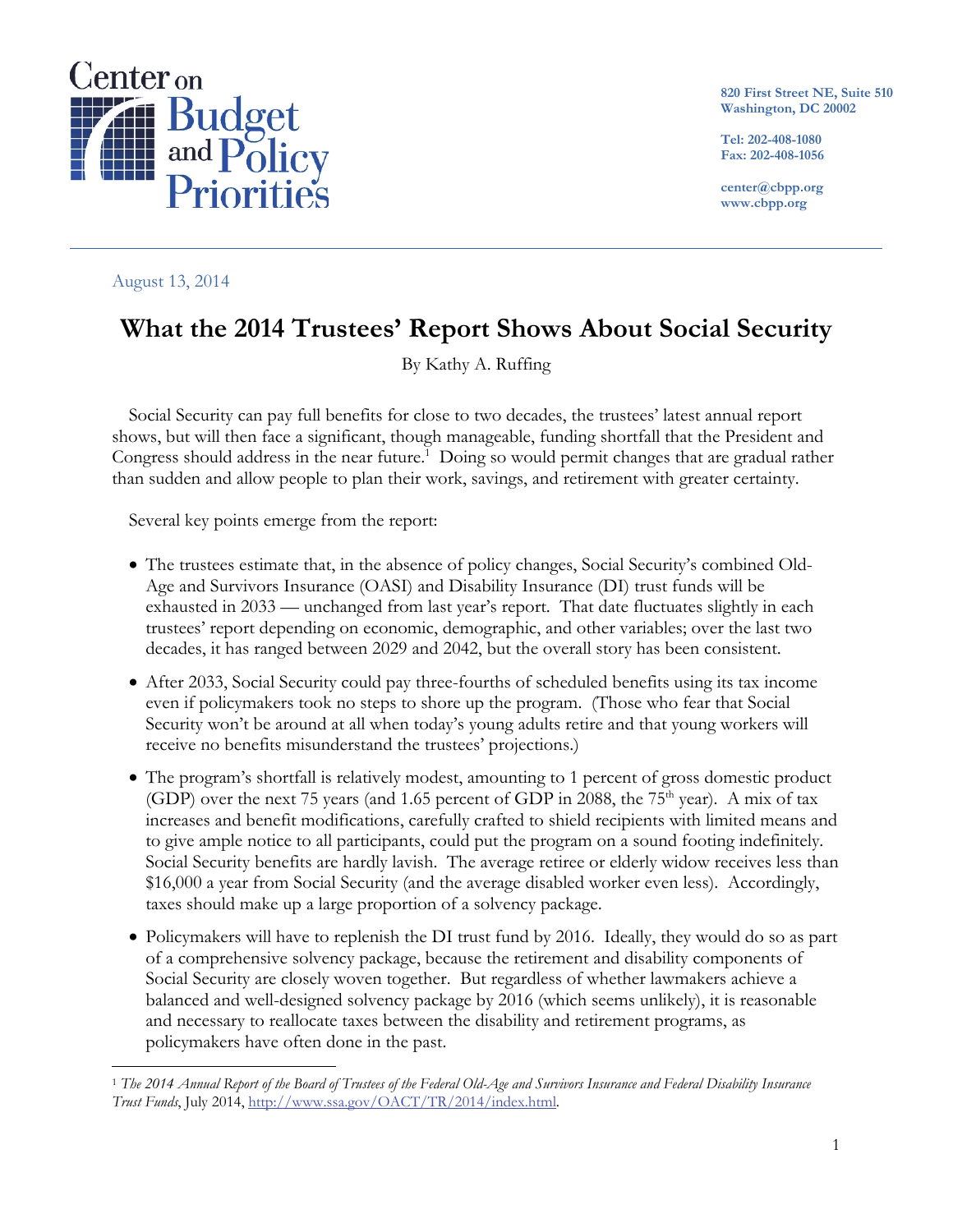## Report Holds Few Surprises

The trustees' report focuses on the outlook for the next 75 years — a horizon that spans the lifetime of just about everybody now old enough to work. The trustees expect the program's tax income to climb slightly from today's levels, remaining near 13 percent of taxable payroll.<sup>2</sup> (Taxable payroll — the wages and self-employment income up to Social Security's taxable maximum, currently \$117,000 a year — represents slightly over one-third of GDP.) Meanwhile, the program's costs are expected to climb to 18 percent of taxable payroll — up from slightly under 14 percent today, largely due to the aging of the population. Interest earnings, long an important component of the trust funds' income, will shrink after the mid-2020s and eventually disappear unless lawmakers take steps to restore solvency.

Over the entire 75-year period, the trustees put the Social Security shortfall at 2.88 percent of taxable payroll; the shortfall is concentrated in the later decades of the projection. Expressed as a share of the nation's economy, the 75-year shortfall is 1 percent of GDP.

The program's costs will grow steadily for the next 25 years and then stabilize. The trustees expect costs to pass 17 percent of taxable payroll in the 2030s and barely grow thereafter. (As a percentage of GDP, outlays will rise from slightly under 5 percent today to just over 6 percent in the 2030s, and then remain close to that level.)

While Social Security provides a safety net to people of *all* ages — to young children and their surviving parents who have lost a family breadwinner, to working-age adults who have suffered a serious disability, and to retired workers and elderly widows and widowers — about three-fourths of its benefits go to people age 65 or older. The share of the population that is 65 or older will climb steeply through 2035, from one in seven Americans today to slightly over one in five by the 2030s, and then inch up thereafter. The growth in Social Security's cost as a percentage of GDP roughly mirrors that pattern.<sup>3</sup> (See Figure 1.) These facts reinforce the point that Social Security's fundamental challenge is *demographic,* traceable to a rising number of beneficiaries rather than to escalating costs per beneficiary.

Social Security's shortfall over the next 75 years is slightly larger than in the 2013 report (see Table 1). A little less than half of the slippage — which equals 0.16 percent of taxable payroll over 75 years — stems from the simple passage of another year; the 75-year valuation period now goes through 2088, rather than 2087, and thus adds one remote year with a significant deficit. A variety of other changes, individually small, account for the rest of the mild deterioration.

-

<sup>2</sup> See Table IV.B1, "Annual Income Rates, Cost Rates, and Balances,"

http://www.ssa.gov/OACT/TR/2014/lrIndex.html. Payroll taxes equal 12.4 percent of taxable payroll, while dedicated income taxes that higher-income beneficiaries pay on a portion of their Social Security benefits contribute a gradually rising percentage of taxable payroll.

<sup>&</sup>lt;sup>3</sup> The scheduled rise in the full retirement age from 66 to 67, to be phased in between 2017 and 2022, causes the growth of program costs to be less than it otherwise would be, as the previous rise from 65 to 66 also did. For an explanation, see the box, "Why Does Raising the Retirement Age Reduce Benefits?" in Kathy Ruffing and Paul N. Van de Water, "Social Security Benefits are Modest," Center on Budget and Policy Priorities, January 11, 2011, http://www.cbpp.org/cms/index.cfm?fa=view&id=3368.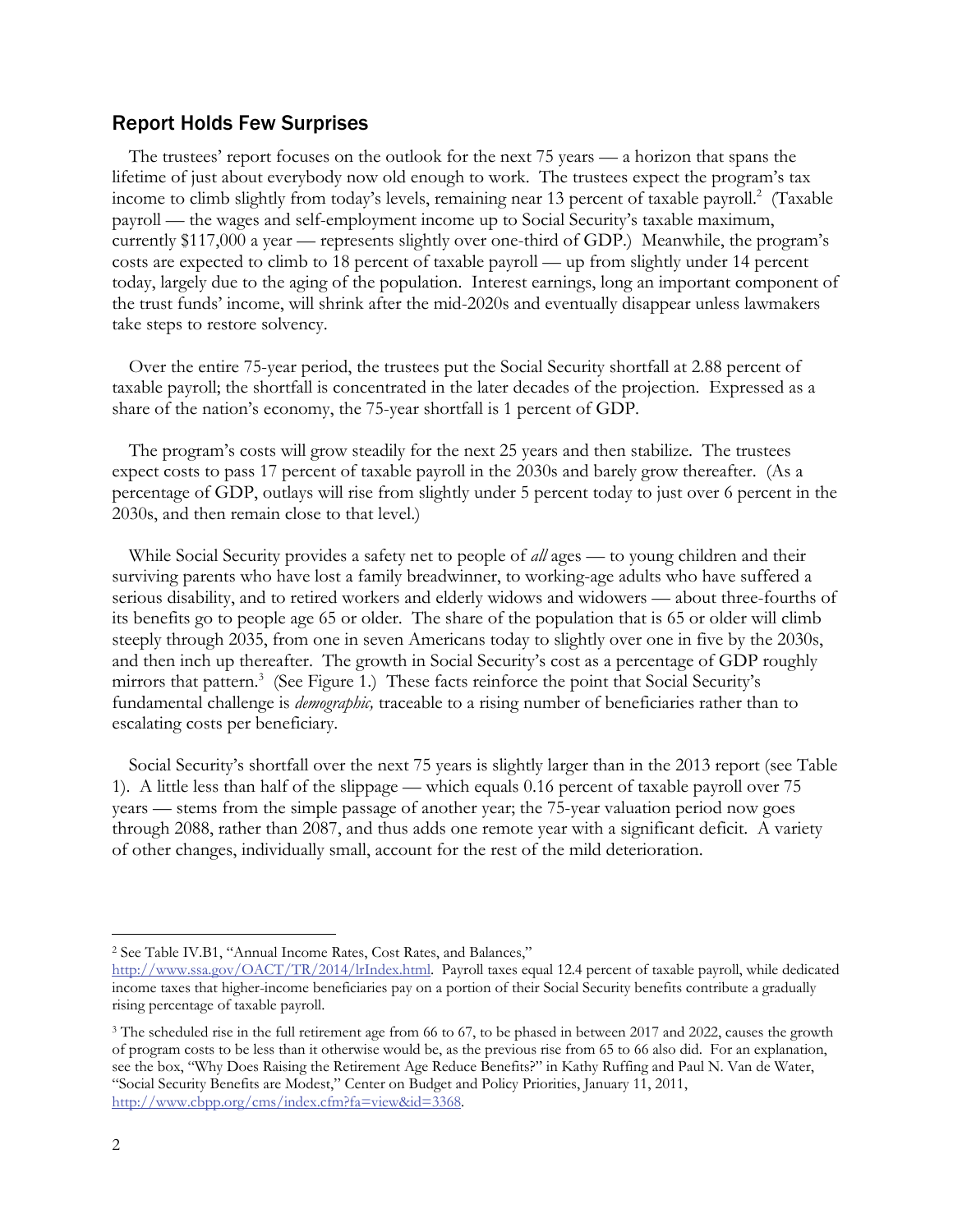At first blush, the projected deficit — 2.88 percent of taxable payroll — appears to be the largest projected in the last two decades. In the 1995- 2013 reports, the 75-year deficit averaged a little over 2 percent of taxable payroll, and it has fluctuated within a fairly narrow range. Those figures are not, however, strictly comparable, because the period covered by the reports has shifted. The 1995 report, for example, spanned the period through 2069; this year's report goes through 2088. Each one-year shift in that "valuation period" moves the 75-year balance further into the red by a small amount, so it is not appropriate to compare today's actuarial deficit with one estimated in the 1990s. Unlike the program's deficit, the date of trust-fund exhaustion is not affected by the 75-year valuation period,



and it has ranged between 2029 and 2042. In short, trustees' reports over the last two decades have told a consistent story, although they have not yet spurred policymakers to action.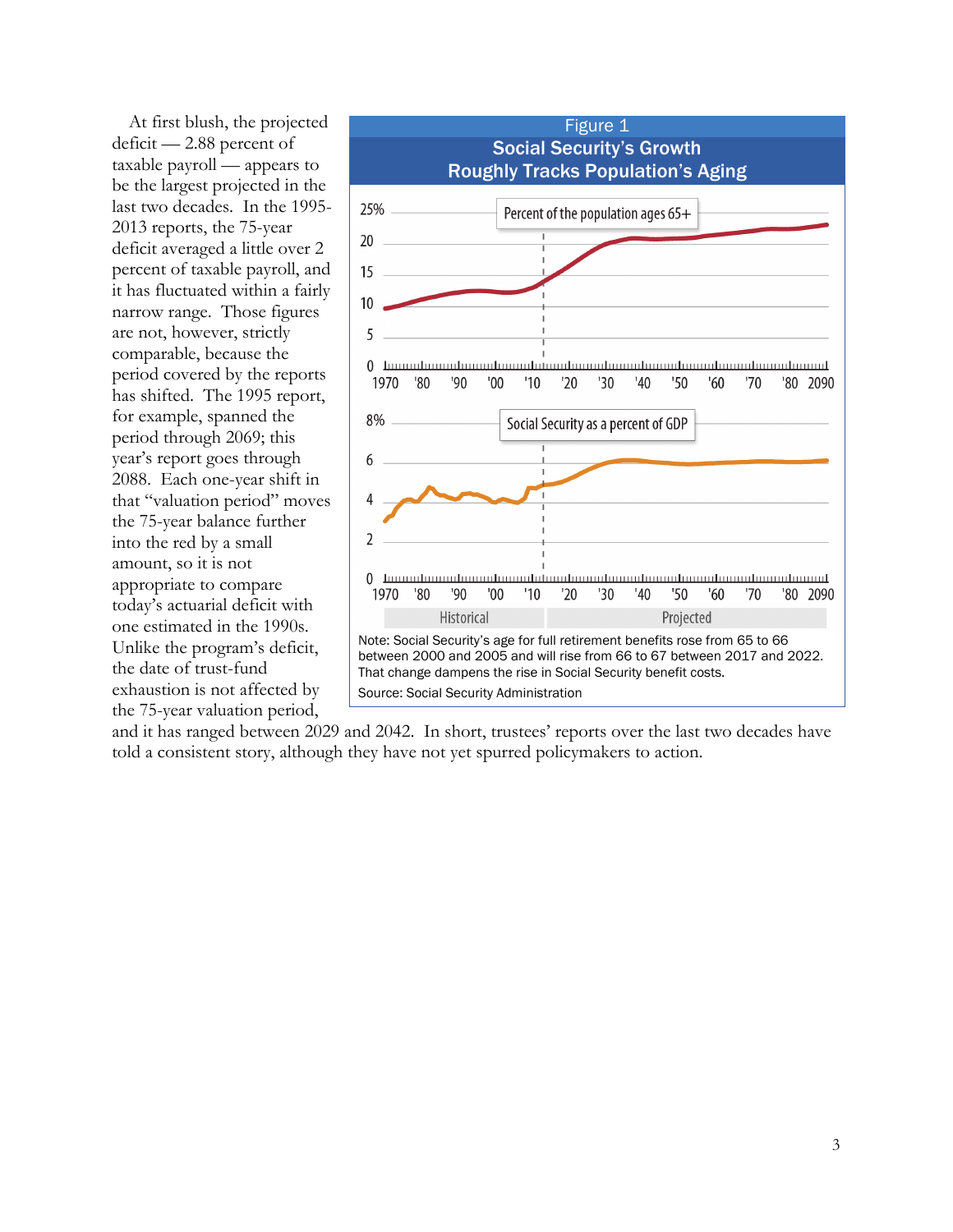| Table 1                                                                |                                                                                                              |           |            |                     |                  |            |
|------------------------------------------------------------------------|--------------------------------------------------------------------------------------------------------------|-----------|------------|---------------------|------------------|------------|
| <b>Trustees' Estimates Have Fluctuated But Tell a Consistent Story</b> |                                                                                                              |           |            |                     |                  |            |
|                                                                        | Change in actuarial balance (as percentage of taxable payroll<br>over 75 years) since previous report due to |           |            |                     |                  |            |
| Year of                                                                | Legislation and                                                                                              | Valuation |            |                     | <b>Actuarial</b> | Year of    |
| report                                                                 | regulations                                                                                                  | period    | All other* | <b>Total change</b> | balance          | exhaustion |
| 1995                                                                   | 0.00                                                                                                         | $-0.07$   | 0.03       | $-0.05$             | $-2.17$          | 2030       |
| 1996                                                                   | 0.03                                                                                                         | $-0.08$   | 0.03       | $-0.02$             | $-2.19$          | 2029       |
| 1997                                                                   | 0.03                                                                                                         | $-0.08$   | 0.02       | $-0.03$             | $-2.23$          | 2029       |
| 1998                                                                   | 0.00                                                                                                         | $-0.08$   | 0.12       | 0.04                | $-2.19$          | 2032       |
| 1999                                                                   | 0.00                                                                                                         | $-0.08$   | 0.20       | 0.12                | $-2.07$          | 2034       |
| 2000                                                                   | 0.00                                                                                                         | $-0.07$   | 0.24       | 0.17                | $-1.89$          | 2037       |
| 2001                                                                   | 0.00                                                                                                         | $-0.07$   | 0.10       | 0.03                | $-1.86$          | 2038       |
| 2002                                                                   | 0.00                                                                                                         | $-0.07$   | 0.06       | $-0.01$             | $-1.87$          | 2041       |
| 2003                                                                   | 0.00                                                                                                         | $-0.07$   | 0.03       | $-0.04$             | $-1.92$          | 2042       |
| 2004                                                                   | 0.00                                                                                                         | $-0.07$   | 0.10       | 0.03                | $-1.89$          | 2042       |
| 2005                                                                   | 0.00                                                                                                         | $-0.07$   | 0.03       | $-0.04$             | $-1.92$          | 2041       |
| 2006                                                                   | 0.00                                                                                                         | $-0.06$   | $-0.03$    | $-0.09$             | $-2.02$          | 2040       |
| 2007                                                                   | 0.00                                                                                                         | $-0.06$   | 0.13       | 0.06                | $-1.95$          | 2041       |
| 2008                                                                   | 0.00                                                                                                         | $-0.06$   | 0.32       | 0.26                | $-1.70$          | 2041       |
| 2009                                                                   | 0.00                                                                                                         | $-0.05$   | $-0.25$    | $-0.30$             | $-2.00$          | 2037       |
| 2010                                                                   | 0.14                                                                                                         | $-0.06$   | 0.00       | 0.08                | $-1.92$          | 2037       |
| 2011                                                                   | 0.00                                                                                                         | $-0.05$   | $-0.25$    | $-0.30$             | $-2.22$          | 2036       |
| 2012                                                                   | 0.00                                                                                                         | $-0.05$   | $-0.39$    | $-0.44$             | $-2.67$          | 2033       |
| 2013                                                                   | $-0.15$                                                                                                      | $-0.06$   | 0.16       | $-0.05$             | $-2.72$          | 2033       |
| 2014                                                                   | $-0.01$                                                                                                      | $-0.06$   | $-0.09$    | $-0.16$             | $-2.88$          | 2033       |

\* "All other" changes include effects of economic, demographic, and disability assumptions and any changes in the actuaries' methods and models.

Note: Details may not add to totals due to rounding. Data are for the combined Old-Age and Survivors Insurance and Disability Insurance trust funds.

Source: Jason Schultz and Seung H. An, "Disaggregation of the Long-Range Actuarial Balance for the Old-Age, Survivors, and Disability Insurance (OASDI) Program Since 1983," Actuarial Note 2014.8, July 2014, http://www.socialsecurity.gov/OACT/NOTES/ran8/an2014-8.pdf.

Some commentators cite huge dollar figures that appear in the trustees' report, such as the \$10.6 trillion shortfall through 2088 (or even the \$25 trillion shortfall through eternity, a figure whose validity many experts question<sup>4</sup>). Except over relatively short periods, however, it is not useful to express Social Security's income, expenditures, or funding gap in dollar terms, which does not convey a sense of the economy's ability to support the program. Expressing them in relation to taxable payroll or GDP, in contrast, puts them in proper perspective. Over the next 75 years, for example, taxable payroll — discounted to today's dollars just as the \$10.6 trillion shortfall figure is — will exceed \$380 trillion, and GDP will be nearly *\$1,100 trillion*. Thus, the shortfall over the next 75 years equals about 2.7 percent of taxable payroll and 1 percent of GDP.5

 $\overline{a}$ 4 See letter from the American Academy of Actuaries to the Trustees of the Social Security System and the Social Security Advisory Board, December 19, 2003, http://www.actuary.org/pdf/socialsecurity/tech\_dec03.pdf. See also Kathy Ruffing, Paul N. Van de Water, and Richard Kogan, "'Generational Accounting' Is Complex, Confusing, and Uninformative," Center on Budget and Policy Priorities, February 6, 2014, http://www.cbpp.org/files/2-6-14bud.pdf.

<sup>5</sup> *Trustees' Report*, Tables IV.B5 and VI.F1. The more prominent 75-year figure — 2.88 percent of taxable payroll includes an extra margin for a target trust-fund balance at the end of 2088. Without that buffer, which is set at 100 percent of the next year's estimated Social Security outlays, the shortfall is 2.73 percent of taxable payroll over 75 years.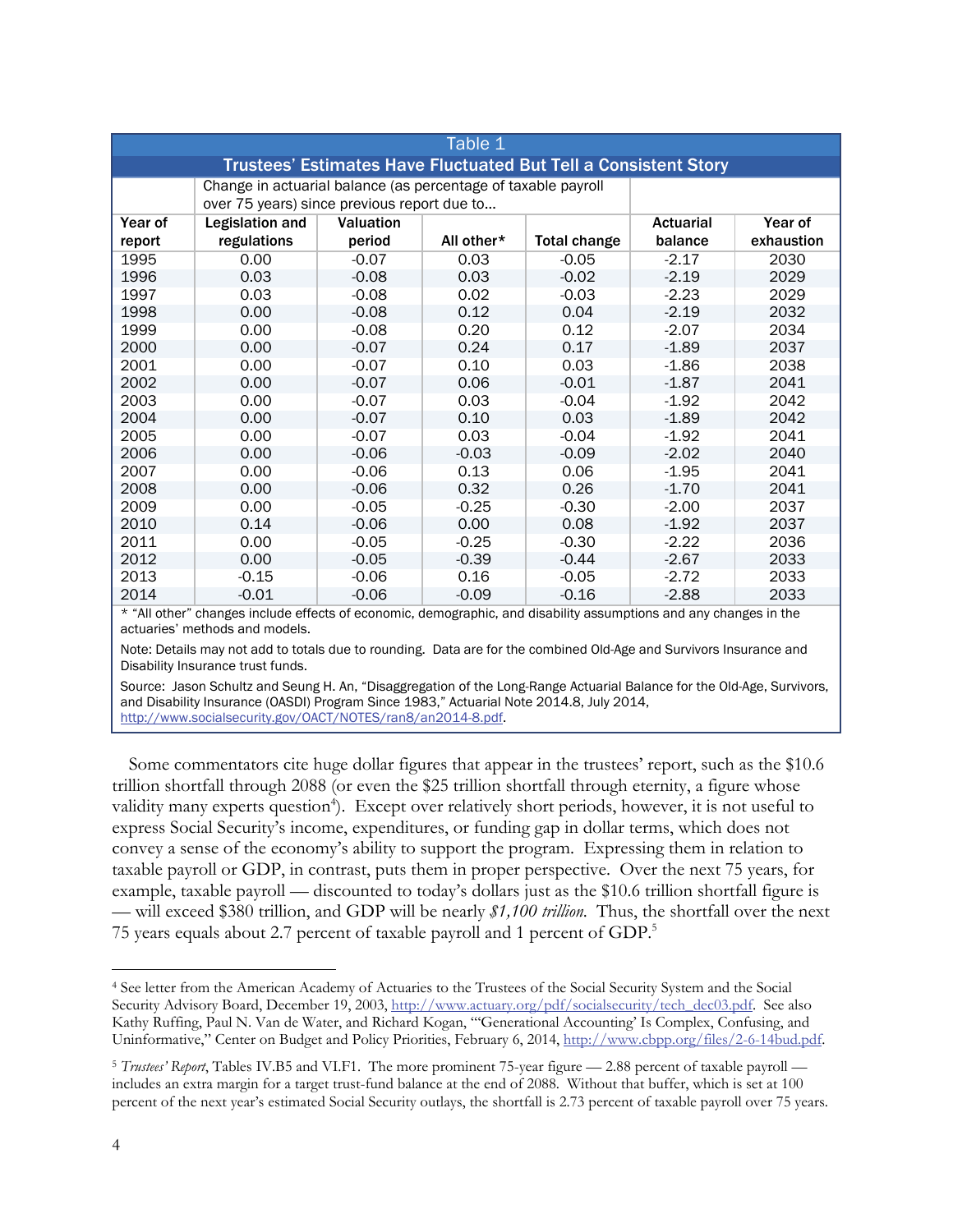## Key Dates and What They Mean

2033 is the "headline date" in the new trustees' report, because that is when the combined Social Security trust funds are expected to run out of Treasury bonds to cash in. At that point, if nothing else is done, benefits would have to be cut to match the program's annual tax income. The program could then pay 77 percent of scheduled benefits, a figure that would slip to 72 percent by 2088. Contrary to popular misconception, benefits would not stop.

Although the exhaustion date attracts keen attention, the trustees caution that their projections are uncertain. For example, while 2033 is their best estimate of when the trust funds will be depleted, they judge there is an 80 percent probability that trust fund exhaustion will occur sometime between 2029 and 2038 — and a 95 percent chance that depletion will happen between 2028 and 2041.<sup>6</sup> Chiefly because it assumes slightly faster improvements in mortality, the Congressional Budget Office (CBO) expects the combined trust funds to be exhausted in 2030; last year, CBO estimated there was roughly an 80 percent probability that the combined trust funds would be exhausted between 2028 and 2036.<sup>7</sup> In short, all reasonable estimates show a long-run problem that needs to be addressed but not an immediate crisis.

Two other, earlier dates also receive attention but have little significance for Social Security financing:

- 2010 marked the first year since 1983 in which the program's total expenses (for benefits and administrative costs) exceeded its *tax* income (from payroll taxes and income taxes that higherincome beneficiaries pay on a portion of their Social Security benefits). That was long expected to happen in the mid-2010s as demographic pressures built; the economic downturn led it to occur several years sooner. The trust funds are nevertheless still growing, chiefly because of the *interest* income they receive on their Treasury bonds. In 2013, for example, Social Security's interest income of \$103 billion more than offset its so-called cash deficit of \$71 billion, leading the trust funds to grow by \$32 billion.<sup>8</sup>
- 2020 will be the first year in which the program's expenses exceed its *total* income, including its interest income. At that point, the trust funds — after peaking at nearly \$2.9 trillion — will start to shrink as Social Security redeems its Treasury bonds to pay benefits.

*Neither of these dates affects Social Security beneficiaries*. From 1984 through 2009, Social Security collected more in taxes each year than it paid out in benefits, lent the excess revenue to the Treasury, and received Treasury bonds in return. Together with compound interest, that accounts for the \$2.8 trillion in Treasury bonds that the trust funds hold today.

 $\overline{a}$ 

<sup>6</sup> *Trustees' Report*, Table VI.E1.

<sup>7</sup> Date of projected depletion from Congressional Budget Office, "The 2014 Long-Term Budget Outlook," July 2014, http://www.cbo.gov/sites/default/files/cbofiles/attachments/45471-Long-TermBudgetOutlook\_7-29.pdf. Probability range from "The 2013 Long-Term Projections for Social Security: Additional Information," December 2013, http://www.cbo.gov/sites/default/files/cbofiles/attachments/44972-SocialSecurity.pdf. An update to the second report is expected later this year.

<sup>8</sup> *Trustees' Report*, Table VI.G8.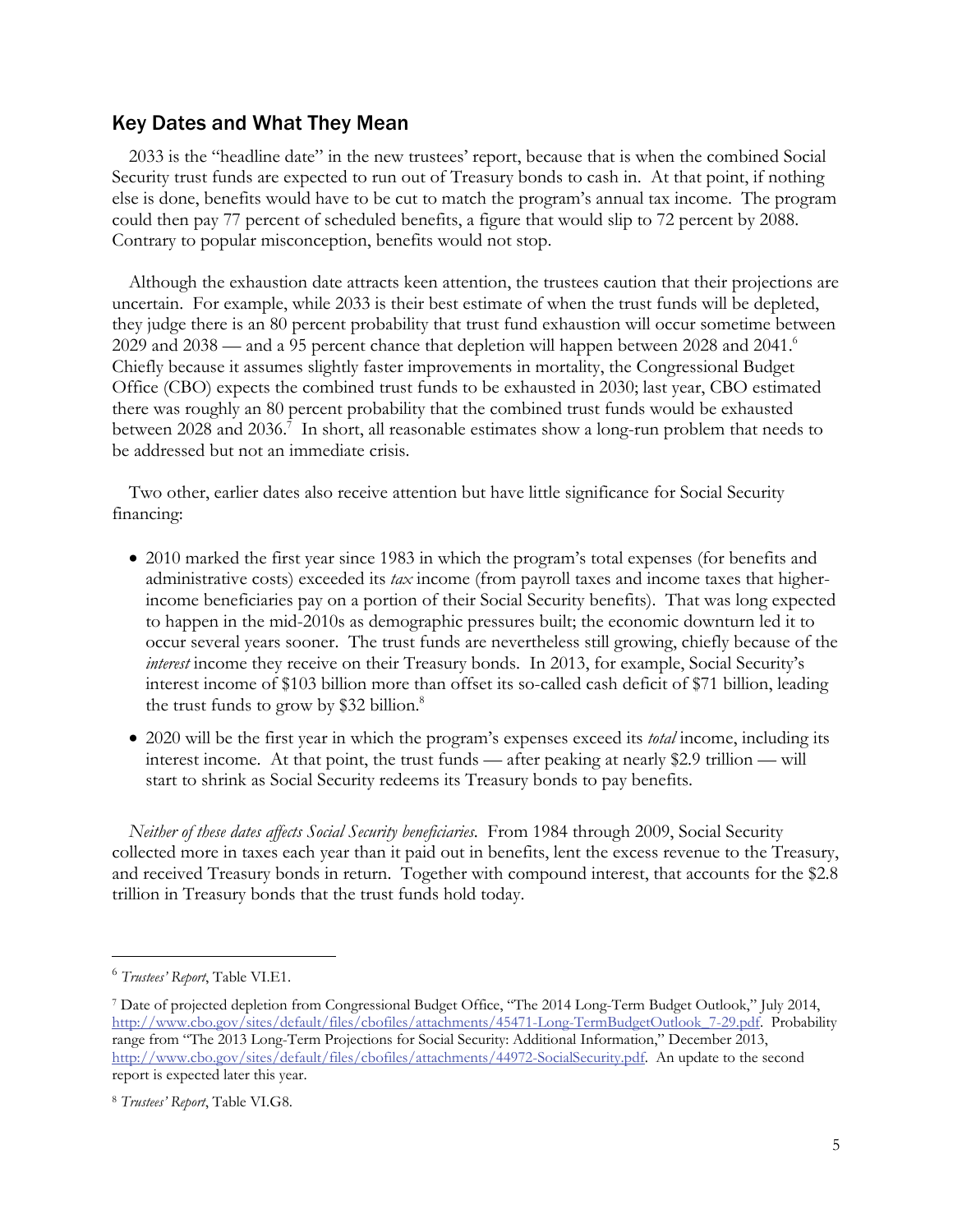The drafters of the 1983 Social Security amendments purposely designed program financing in this manner to help pre-fund some of the costs of the baby boomers' retirement. The interest income from the trust funds' bonds, as well as the eventual proceeds from redeeming the bond principal, will enable Social Security to keep paying full benefits until 2033. Of course, policymakers should restore Social Security's long-run solvency well before then. Social Security's diminishing cash flow does affect the task of the Treasury, which manages the government's overall financing needs. Nevertheless, the bonds have the full faith and credit of the United States government, and — as long as the solvency of the federal government itself is not called into question — Social Security will be able to redeem its bonds just as any private investor might do.<sup>9</sup>

### What Congress Should Do Soon

The report reminds policymakers that they must act reasonably soon to replenish the Social Security disability fund. Most analyses of the trustees' report — including this one — focus on the *combined* OASI and DI trust funds, commonly known as the Social Security trust funds. In fact, these two trust funds are separate, and the DI trust fund faces exhaustion in 2016. (The much bigger OASI fund would last until 2034. Combined, the two funds would be depleted in 2033.)

DI's insolvency is not a surprise or a crisis (see box). We strongly urge policymakers to address DI's pending depletion in the context of action on overall Social Security solvency. Both DI and OASI face fairly similar long-run shortfalls; DI simply requires action sooner. And key features of Social Security — including the tax base, the work history required to become insured for benefits, the benefit formula, and cost-of-living adjustments — are similar or identical for the two programs. In addition, most DI recipients are close to or past Social Security's early-retirement age of 62. Tackling DI in isolation would leave policymakers with few — and unduly harsh — options and require them to ignore the strong interactions between Social Security's disability and retirement components.

But regardless of whether policymakers craft a sensible solvency package by 2016 — which now seems unlikely — they'll need to reallocate revenues between Social Security's retirement and disability funds. That's a traditional and historically noncontroversial action that they have often taken between the two trust funds, in either direction.<sup>10</sup>

Policymakers need to get Social Security reform right. Nearly every American participates in Social Security, first as a worker and eventually as a beneficiary. The program's benefits are the foundation of income security in old age, though they are modest both in dollar terms (elderly retirees and widows receive an average Social Security benefit of less than \$16,000 a year) and compared with benefits in other countries (Social Security benefits replace a smaller share of preretirement earnings than comparable programs in most other developed nations).<sup>11</sup> In fact, the median income of elderly married couples from all sources other than Social Security equaled just

 $\overline{a}$ 

<sup>9</sup> Paul N. Van de Water, "Understanding the Social Security Trust Funds," Center on Budget and Policy Priorities, October 5, 2010, http://www.cbpp.org/cms/index.cfm?fa=view&id=3299.

<sup>&</sup>lt;sup>10</sup> Kathy Ruffing and Paul N. Van de Water, "Congress Needs to Boost Disability Insurance Share of Payroll Tax by 2016," Center on Budget and Policy Priorities, July 31, 2014, http://www.cbpp.org/cms/index.cfm?fa=view&id=4168.

<sup>11</sup> Kathy A. Ruffing and Paul N. Van de Water, "Social Security Benefits Are Modest"; Kathy A. Ruffing, "Social Security Benefits Are Modest By International Standards," *Off the Charts* blog, December 4, 2013, http://www.offthechartsblog.org/social-security-benefits-are-modest-by-international-standards.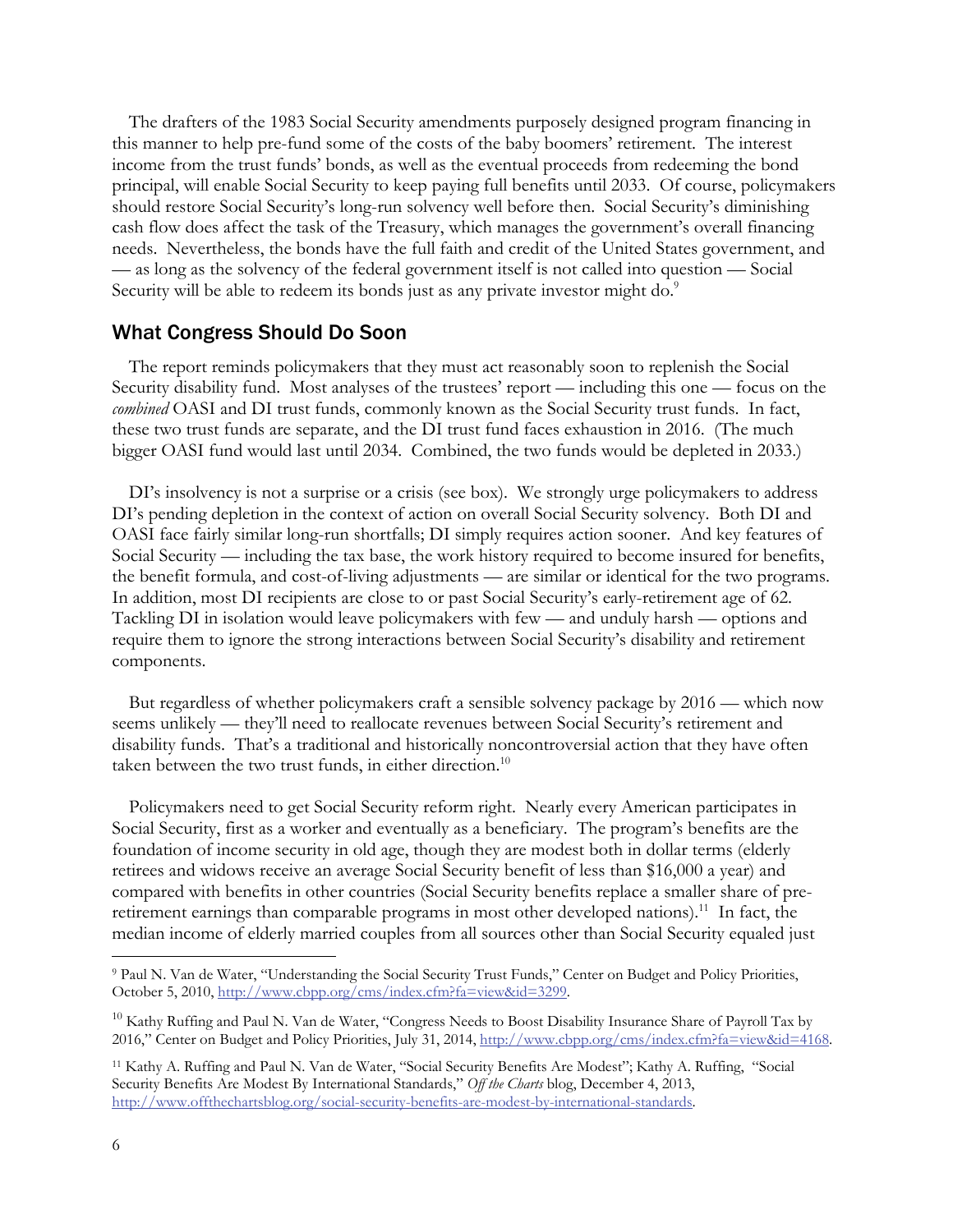\$22,000 in 2012; for non-married elderly people (including widows and widowers), median income from other sources was only \$2,400.<sup>12</sup> Moreover, millions of beneficiaries have no income other than Social Security.<sup>13</sup>

Because Social Security benefits are so modest and make up the principal source of income for most recipients, policymakers should restore solvency through a mix of revenue increases and benefit changes, with increased revenues contributing a majority of the savings. Revenues could come from raising the maximum amount of wages subject to the payroll tax (which now encompasses only about 83 percent of covered earnings, well short of the 90 percent figure envisioned in the 1977 Social Security amendments); broadening the tax base by subjecting voluntary salary-reduction plans, such as cafeteria plans and health care Flexible Spending Accounts, to the payroll tax (as 401(k) plans and similar retirement accounts are); and raising the payroll tax rate modestly at some point in the future.

Future workers are expected to be more prosperous than today's. Under the trustees' assumptions, the average worker will be almost 50 percent better off — in real terms — in 2040 than in 2014, and twice as well off by 2070. It is appropriate to devote a small portion of those gains to the payroll tax, while still leaving future workers with much higher take-home pay. Social Security is a popular program, and poll respondents of all ages and incomes express a willingness to support it through higher taxes.<sup>14</sup>

Policymakers need to design reforms judiciously so that Social Security remains the most effective and successful income-security program in the nation's history.

 $\overline{a}$ 

<sup>12</sup> Social Security Administration, "Income of the Population 55 or Older, 2012," April 2014, Table 3.A7, http://www.ssa.gov/policy/docs/statcomps/income\_pop55/2012/index.html. Data cited here are for "beneficiary units," meaning married couples in which at least one member was over 65 (or unmarried people who were over 65) and collected Social Security.

<sup>13</sup> Center on Budget and Policy Priorities, "Top Ten Facts about Social Security," November 6, 2012, http://www.cbpp.org/cms/index.cfm?fa=view&id=3261.

<sup>14</sup> Jasmine V. Tucker, Virginia P. Reno, and Thomas N. Bethell, "Strengthening Social Security: What Do Americans Want?," National Academy of Social Insurance, January 2013, http://www.nasi.org/research/2013/reportstrengthening-social-security-what-do-americans-want. A recent report about polarization among Americans on many issues nevertheless found strong support for maintaining and even enhancing Social Security benefits; see Matthew Yglesias, "Americans are divided on everything, except their love of Social Security," *Vox,* June 12, 2014, http://www.vox.com/2014/6/12/5803160/americans-are-divided-on-everything-except-their-love-of-social .